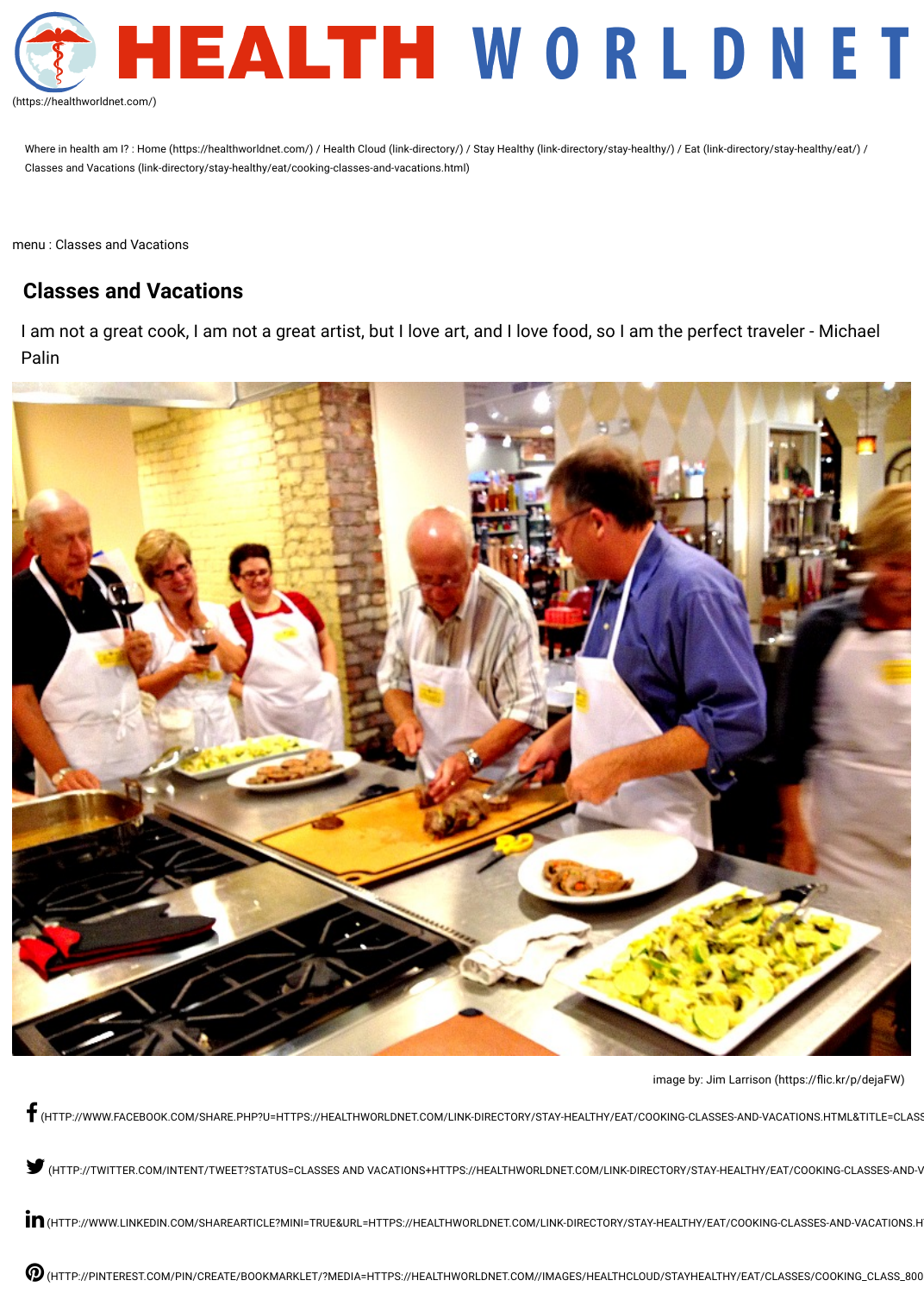Some of the best cooking classes and eating vacations on the planet...

For some, a vacation offers the perfect opportunity to get out of the kitchen and let someone else prepare your meals. But for the foodies and apprentice chefs among us, a few days away provides a prime opportunity to pick up a few cooking skills and shake the feeling that you're an amateur in your own kitchen. After all, learning how to craft fresh pasta in Rome or dig for oysters in South Carolina outlasts any souvenir in your scrapbook, not to mention it's a great way to experience a new culture."

#### Amazing (and Delicious) Trips for Culinary Voyagers  $\overline{C}$

# (http://www.huffingtonpost.com/smartertravel/amazing-and-delicious-tri\_b\_9307466.html)

# Tasty Cooking Vacations (http://www.huffingtonpost.com/us-news-travel/tasty-cookingvacations\_b\_3610298.html)

Source: Ann Rivall, Tasty Cooking Vacations, Huff Post, July 17, 2013.

Welcome! If you crave the extraordinary, Active Gourmet Holidays is the perfect place to discover your next adventure. Search our site for divine active or culinary vacations (or a combination of both!), then contact us and let the professionals do the legwork. We offer over 100 splendid cooking school vacations so you can be assured that the experts will make the best recommendations as to which gourmet cooking tours will best fit your needs!

Some travelers cross the world for a look at a beautiful building; others sail the seas for a glimpse of rare wildlife. And then there are those of us who brave long layovers and cramped flights for the chance to savor the flavors of the world. Culinary travel is as varied as the cuisines of the world.

Whether Thai food is your favorite one, or cooking is your hobby, or may be just curiosity. There is no better way to learn Thai cooking than once you are in Thailand and taking a Thai cooking course, taught by qualified Thai professional.

For some, a vacation offers the perfect opportunity to get out of the kitchen and let someone else prepare your meals. But for the foodies and apprentice chefs among us, a few days away provides a prime opportunity to pick up a few cooking skills and shake the feeling that you're an amateur in your own kitchen.

BookCulinaryVacations.com is the best source for booking your culinary travel experience. Our website includes holiday packages organized by cooking schools, hotels, travel companies, chefs, and professional guides in the most amazing destinations in the world. You can find cooking vacations, wine tours, and professional food and drink courses to make your dream vacation a reality.

# [Active Gourmet Holidays \(http://www.activegourmetholidays.com/index.php\)](http://www.activegourmetholidays.com/index.php)

# [Baipai Thai Cooking School \(http://www.baipai.com/\)](http://www.baipai.com/)

#### [Barcelona Cooking \(http://www.barcelonacooking.net/\)](http://www.barcelonacooking.net/)

Join us at our kitchen table, with our professionally trained chefs - in our state-of-the-art kitchen, where you will learn recipes of some of our most authentic & traditional Spanish dishes, prepared with the best organic vegetables and locally farmed meat products.

## [BookCulinaryVacations \(https://www.bookculinaryvacations.com/\)](https://www.bookculinaryvacations.com/)

#### [Castello di Vicarello \(http://www.castellodivicarello.eu/home/\)](http://www.castellodivicarello.eu/home/)

Hotelier and cookbook author Aurora Baccheschi Berti offers a fully personalized culinary experience at her beloved Castello di Vicarello in the Tuscan countryside. Typically, Berti determines what to make based on the season and preferences of her guests. One day might contain an excursion to a nearby market. Another day might focus on teaching the basic tenets of making pasta and red sauce in Berti's 11th-century stone kitchen - TravelChannel.com

#### [Cooking Classes in Rome \(http://www.cookingclassesinrome.com/\)](http://www.cookingclassesinrome.com/)

Do you like Italian food but you're not very talented at preparing it? Or are you good at cooking and baking but want a few more ideas and tips in the kitchen? Well then this is the place for you! Are you traveling to Italy for business or pleasure or are you staying in Italy for school or an extended period of time? Taking a cooking class in Rome is a great way to experience the city in a different way, no matter what your reason is for being in Italy.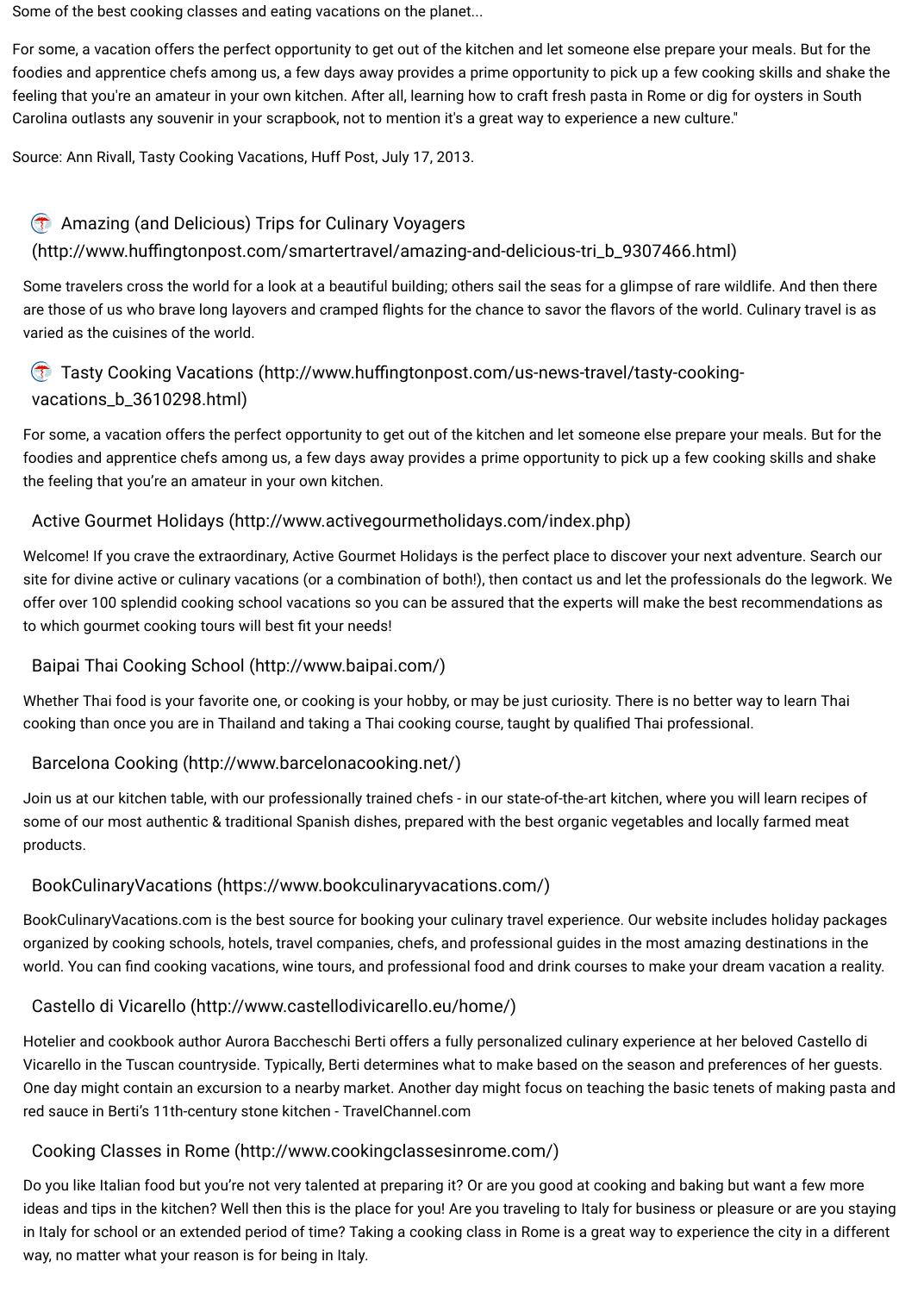## [Cooking Vacations \(http://cooking-vacations.com/\)](http://cooking-vacations.com/)

At Cooking Vacations we bring you the best hands-on cooking classes & cultural tours in Italy's 20 Regions. You will learn to cook traditional Italian recipes with excellent Chefs, local expert cooks, Nonnas, pastry artisans and bread & pizza makers. Our Italian culinary holidays are original, authentic, and include market, vineyard & cultural landmark tours.

# [CourseHorse \(http://coursehorse.com/cooking-classes-la\)](http://coursehorse.com/cooking-classes-la)

CourseHorse makes it easier to find, compare and enroll in all sorts of amazing local classes - from cooking, art and yoga, to design, finance and more.

# [Culinary Institute of America \(http://enthusiasts.ciachef.edu/cooking-and-wine-classes/\)](http://enthusiasts.ciachef.edu/cooking-and-wine-classes/)

If you have a passion for food and wine and a craving to learn, you've come to the right place. The Culinary Institute of America is the resource for enthusiasts. We have it all–classes, award-winning restaurants, cookbooks, and culinary equipment. Come and experience CIA excellence in New York, California, or Texas!

# [Culture Discovery \(http://www.culturediscovery.com/\)](http://www.culturediscovery.com/)

Our mission is to deliver an extraordinary vacation every time to travelers seeking a casual and authentic experience among friends, in which they can discover and fully embrace the diversity of the culture they are visiting.

Coming to Vietnamese cooking class, at Gioan restaurant, you will have an amazing day with the Gioan cooking school and feel a wonderful difference of Vietnamese cuisine. Just two hours and thirty minutes, you can visit the local market and shop for local ingredients. We will teach you to cook Authentic Vietnamese Dishes of your choice from the menu at our family run riverside restaurant. Anytime, morning or afternoon and evening. We are flexible and everyone is welcome!

# [EatWith \(http://www.eatwith.com/\)](http://www.eatwith.com/)

EatWith is a global community that invites you to dine in homes around the world. Connect with amazing hosts, share stories and unforgettable experiences, and enjoy delicious homemade cuisine.

# [Edible Destinations \(http://www.epitourean.com/\)](http://www.epitourean.com/)

Take world-class cooking courses in the heart of New York City! Travel the culinary world from the comfort of our kitchens with our endless selection of hands-on cooking classes taught by ICE's renowned Chef Instructors. Choose from cooking classes that range in focus and discipline, like 'cooking for couples' or 'culinary essentials'. From the perfect Thai curry and Indian take-out, to farmer's market favorites and cooking comfort food classics, you'll find flavor and fun at ICE.

EdibleDestinations.com by Epitourean is where travelers discover their culinary inspirations through unique, world-wide cooking vacations and culinary getaways. Learn the delicious secrets of regional cuisines, relish the adventure of extraordinary tasting menus from today's top culinary artisans, enjoy intimate foodie tours and farmers markets, experience premium wines through orchestrated VIP tastings — and of course, hands-on cooking classes with the area's most talented chefs.

# [Food N' Wine Vacations \(http://foodnwinevacations.com/\)](http://foodnwinevacations.com/)

Food N' Wine Vacations is a tour designer Specializing in culinary Vacations and wine tours. Our programs feature in-depth

exploration of a particular region. We design every tour with the vision of creating an authentic experience. The kind that takes you to the true culture of a place you are visiting.

# [Gioan Cookery \(http://www.gioancookery.com/cookery/cookery-vi\)](http://www.gioancookery.com/cookery/cookery-vi)

#### [GourmetOnTour \(http://www.gourmetontour.com/index.php\)](http://www.gourmetontour.com/index.php)

Since 2000, Gourmet On Tour offers the ultimate in gourmet holidays, designed for people who love and appreciate food and wine. Whether half a day, a weekend or a week, we provide over 80 cooking courses, culinary and wine-appreciation adventures across Europe, US, Asia and Morocco.

#### [Institute of Culinary Education \(http://recreational.ice.edu/Home\)](http://recreational.ice.edu/Home)

#### [International Kitchen \(http://www.theinternationalkitchen.com/\)](http://www.theinternationalkitchen.com/)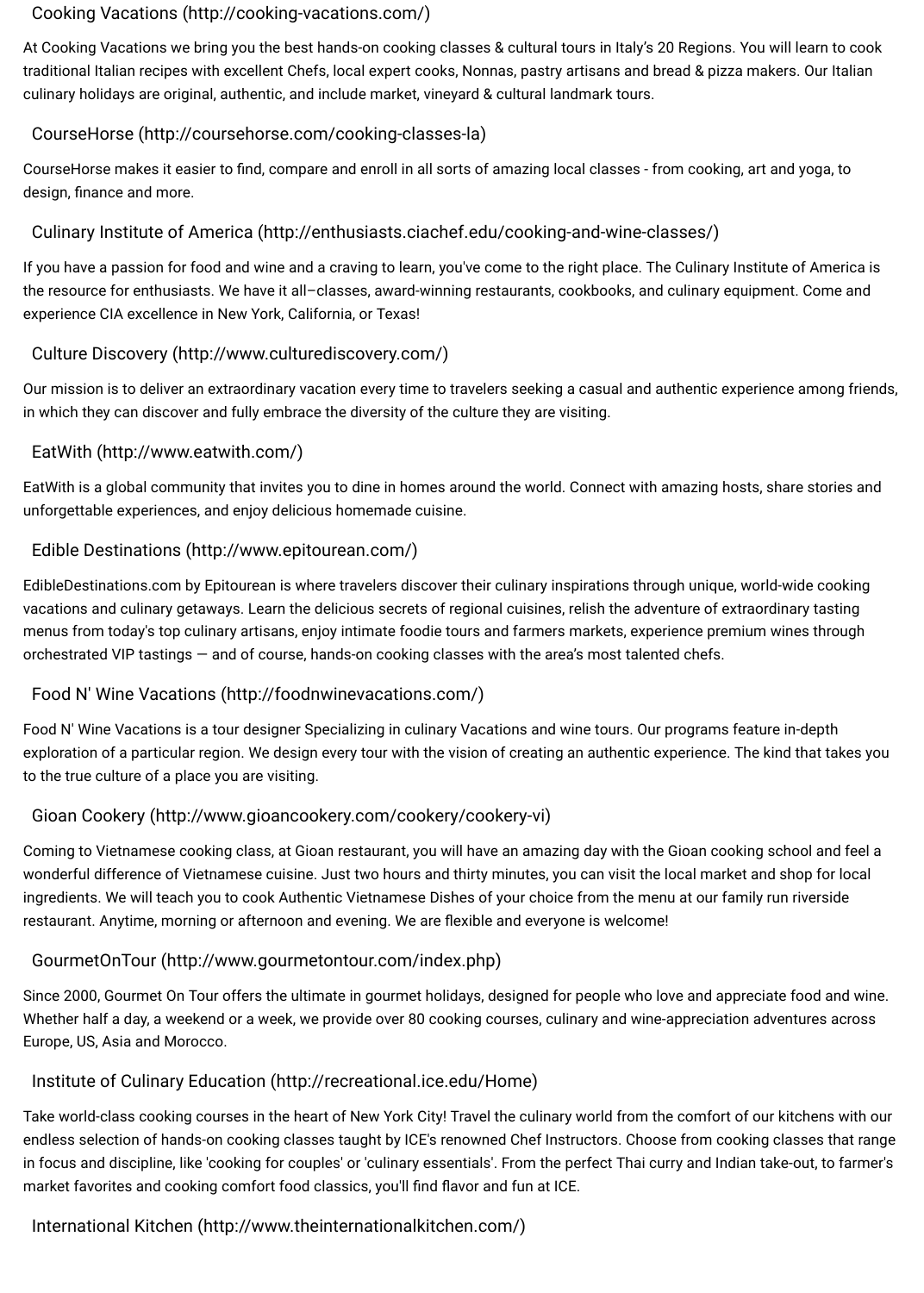Welcome! We are delighted to have you visit the premier culinary travel company. Our company's owner, Karen Herbst, pioneered the concept of "cooking vacations" almost 20 years ago, and today The International Kitchen remains the leader in the industry, now offering over 90 cooking vacations and over 50 choices for one-day cooking classes. Our credo and promise to you: a top quality, authentic, intimate cooking experience, with lots of laughter and friendship and memories to last a lifetime.

# [Kitchen at Camont \(http://kitchen-at-camont.com/\)](http://kitchen-at-camont.com/)

Ever wondered how La Cocina chefs make their authentic specialty dishes? Well they're here to show you how! Join La Cocina's talented international chefs as they reveal their secrets and equip you with hands-on experience and recipes you'll be able to recreate at home with confidence.

Kate Hill, a published author and professional cook of 30 years, founded Camont as a cooking school and retreat in 1991 after moving to this fruitful spot in France from the US. Camont is a place to rethink your ideas about food and cooking and Kate is willingly mentor, coach and teacher. We don't cook haute cuisine in chef's whites at Camont — we grow and buy seasonal produce from local farmers and make great Gascon food in the old stone kitchen.

# [L'atelier des Chefs \(http://www.atelierdeschefs.co.uk/\)](http://www.atelierdeschefs.co.uk/)

Our selection of themes cover a wide range of skills and spans across the globe. Discover Thai, French, Mastering Macaroons, Bread, Fresh Pasta, Moroccan, Italian and much more. Whether you are a complete novice in the kitchen or a more comfortable cook, from sweet to savoury, from the exotic to the traditional, there is something for everyone at L'atelier des Chefs.

WHAT MAKES COOKING AT LOS DOS such a delightful experience is that you learn directly with Chef Sterling in his own kitchen. This personal attention — chatting with Chef Sterling over morning coffee or accompanying him to the market — makes spending a day at Los Dos a memorable part of any vacation to the YucatAin Peninsula.

# [La Cocina \(http://www.lacocinasf.org/\)](http://www.lacocinasf.org/)

# [La Cuisine Paris \(http://lacuisineparis.com/\)](http://lacuisineparis.com/)

Here at La Cuisine Paris we are all about food: cooking, learning and of course eating. On the basis of customer input we have created cooking classes for all levels, all types of cuisine for bringing the French cuisine to you. All classes are taught completely in English.

# [Le Cordon Bleu \(http://www.chefs.edu/\)](http://www.chefs.edu/)

Drawing upon over a 100 year heritage of culinary excellence; Le Cordon Bleu College of Culinary Arts represents classic culinary techniques with modern innovations and the latest in global cuisine.

# [Learning Vacation Network \(http://learningvacation.net/cook-eat-drink/\)](http://learningvacation.net/cook-eat-drink/)

One of the joys of travel is tasting local cuisine. When you take a culinary vacation you not only keep your stomach happy on vacation, you also learn skills to impress your family and friends when you return home.

#### [LOS DOS \(http://www.los-dos.com/\)](http://www.los-dos.com/)

#### [New Orleans School of Cooking \(http://www.neworleansschoolofcooking.com/\)](http://www.neworleansschoolofcooking.com/)

Welcome to the Fun, Food, & Folklore of the New Orleans School of Cooking! Our entertaining classes and the Louisiana General Store are located in a renovated molasses warehouse built in the early 1800s in the Heart of the French Quarter. We teach the basics of Louisiana Cooking in a way you'll never forget!

#### [Pizza a Casa \(http://pizzaschool.com/\)](http://pizzaschool.com/)

Simply translated from Italian, "pizza a casa" means "pizza at home". But it's so much more than that – it's a social happening that brings people closer together, united in the love of creating and sharing good food. At Pizza a Casa Pizza School, fostering this spirit of culinary camaraderie has been our mission since day one.

#### [Poland Culinary Vacations \(http://polandculinaryvacations.com/\)](http://polandculinaryvacations.com/)

At Poland Culinary Vacations, we offer customized, intimate cooking vacations throughout various regions of Poland. We combine elements of countryside tourism–known locally as agrotourism–with a satisfying, slow-vacation approach. You'll enjoy hands-on and demonstration-style cooking lessons in Polish villages and acclaimed urban restaurants.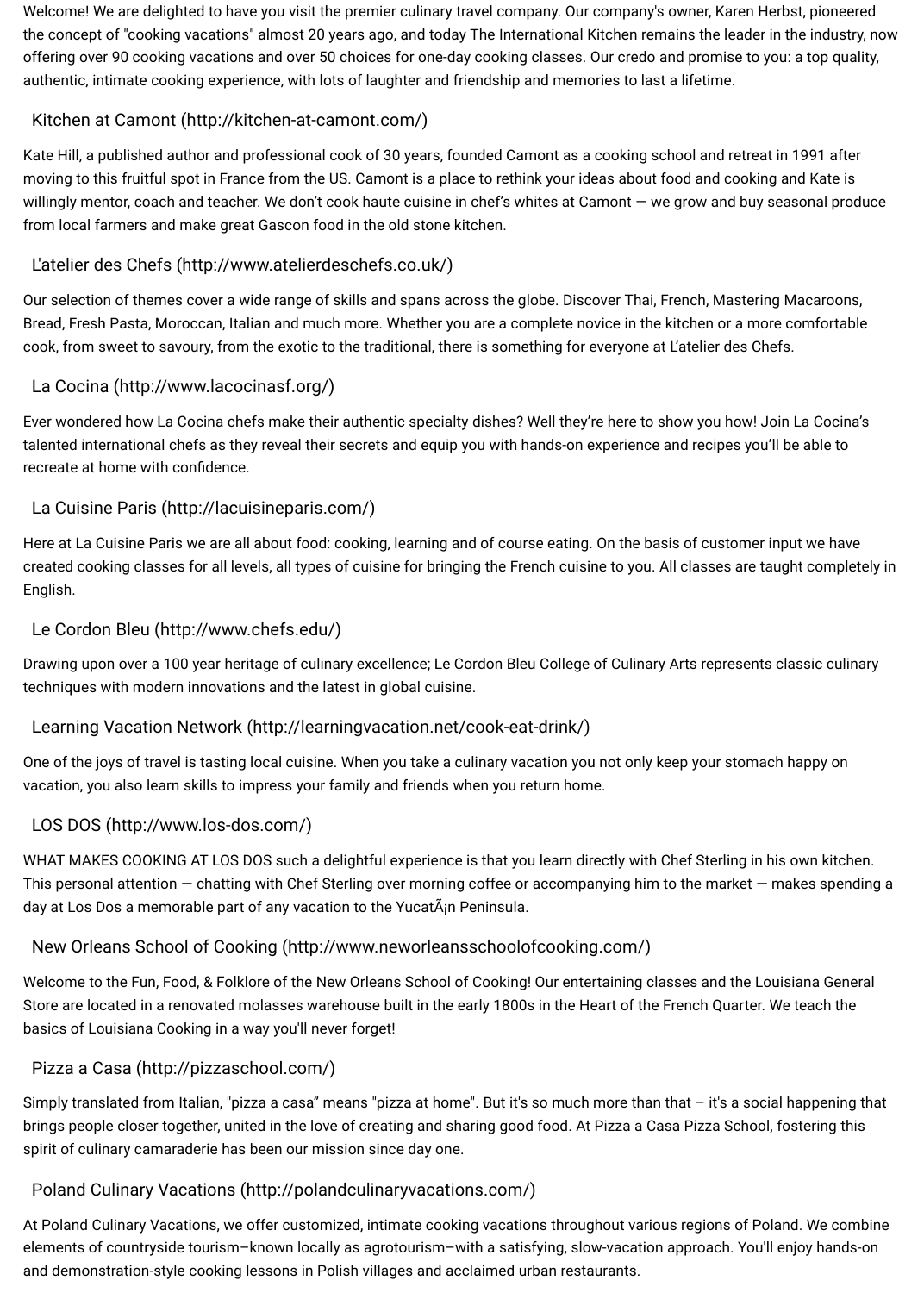**Related Articles**

# [Project Feast \(http://projectfeast.org/\)](http://projectfeast.org/)

At Project Feast, we welcome everyone into the kitchen: whether you're a new cook learning the basics or those with advanced skills. Our cooking classes are taught by local immigrant and refugee cooks, as well as seasoned home cooks.

# [Salted \(https://www.saltedtv.com/\)](https://www.saltedtv.com/)

With 13,000 guests a year attending classes, Sydney Seafood School is Australia's leading cooking school. It was established in 1989, when Sydney's food obsession was in its infancy; French was the largest category in leading restaurant guides and Asian flavours, taken for granted today, were still considered exotic.

Go inside the kitchens of expert chefs across the country, and learn step-by-step how they make their best dishes.

## [Sur La Table \(http://www.surlatable.com/category/cat570425/Culinary+Vacations\)](http://www.surlatable.com/category/cat570425/Culinary+Vacations)

Explore the world of food with Sur La Table.

# Sydney Seafood School

# (http://www.sydneyfishmarket.com.au/SeafoodSchool/AboutSSS/tabid/82/Default.aspx)

# [The Brooklyn Kitchen \(http://www.thebrooklynkitchen.com/\)](http://www.thebrooklynkitchen.com/)

The Brooklyn Kitchen is your favorite cooking store. We offer ingredient-driven groceries, quality tools and equipment, and technique-based recreational cooking classes. Family owned and operated since 2006!

# [Tuscan Women Cook \(http://www.tuscanwomencook.com/index.html\)](http://www.tuscanwomencook.com/index.html)

Indulge yourself in the Tuscan lifestyle and discover the region's passion for food and wine. The best cooks in all of Tuscany, the local women, teach our classes. They'll share regional techniques, ingredients, and family recipes that have been passed down over the centuries.

# [Tuscookany \(http://www.tuscookany.com/\)](http://www.tuscookany.com/)

Learn Tuscan cooking true Italian style and have fun doing it. This is your chance to enjoy hands-on Italian cooking classes in Italy while staying in a luxurious villa in the heart of Tuscany. Tuscookany was elected one of the top ten cooking schools in Italy by Observer newspaper. Benefit from the knowledge and passion of our local chefs teaching you all there is to know about Italian or Mediterranean cooking.

#### [Whole Journeys \(http://www.wholejourneys.com/\)](http://www.wholejourneys.com/)

Whole Journeys provides specialized, multi-day international and domestic trips for small groups. These active adventures will focus on truly engaging guests with local cultures in 'through-the-back-door' experiences. Regional cuisines and the culture of food will be key components, as will face-to-face interactions with producers and artisans.

# [Willing Foot \(http://haenlin.wpengine.com/\)](http://haenlin.wpengine.com/)

Willing Foot travelers are savvy, sophisticated and adventurous, looking for unique, interesting experiences. For them, we have designed a wide range of itinerary modules, ranging from 1-8 days, that are real gems. Digging deep into our knowledge bank of destinations, and using the very same guides and drivers, friends and colleagues we have nurtured for more than a decade at Lisa Lindblad Travel Design, we have created these mini-itineraries as building blocks that can be linked together into a seamless, utterly personalized trip.

[\(\)](https://healthworldnet.com/)